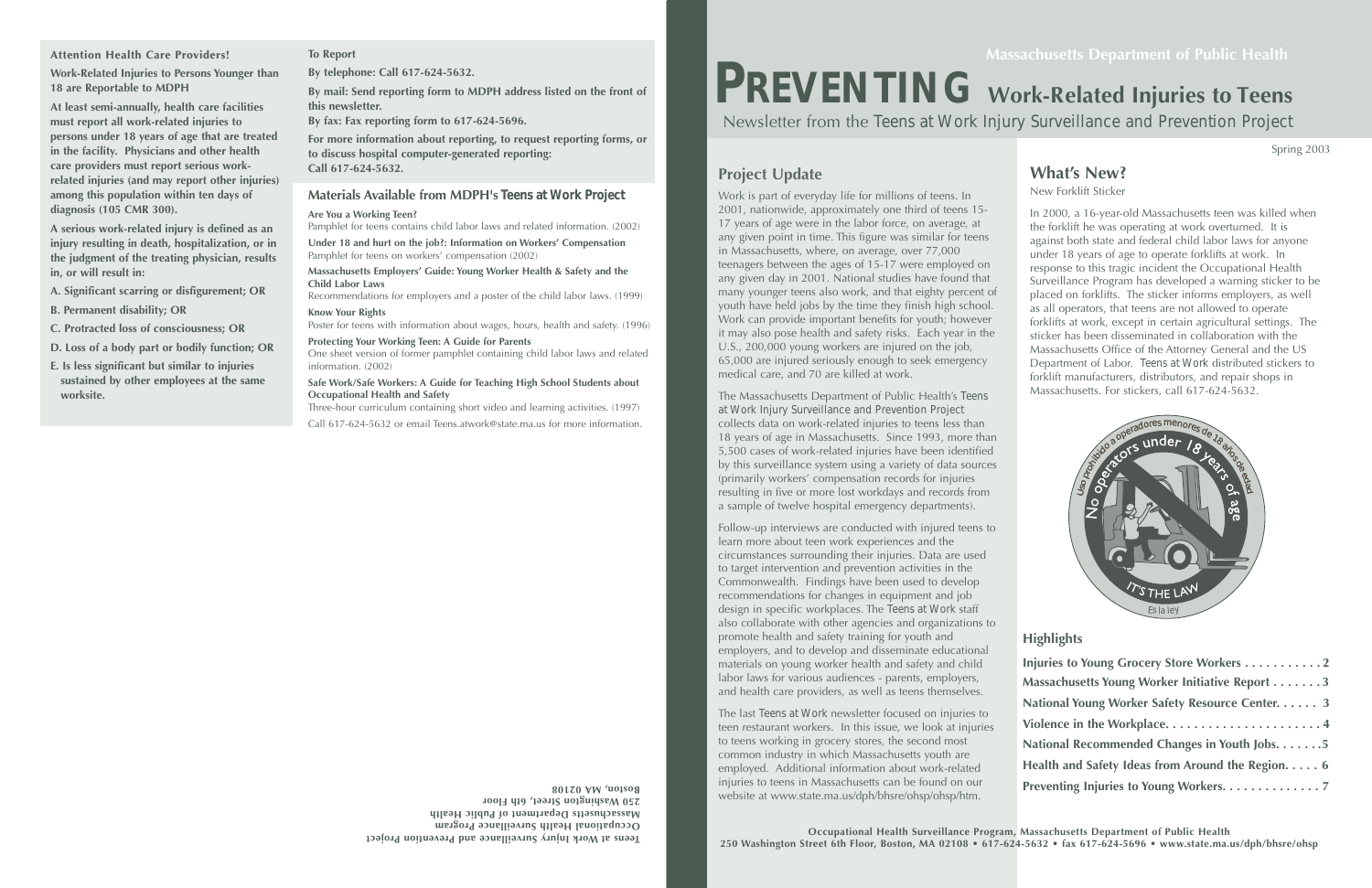# **Injuries to Young Grocery Store Workers**

More Massachusetts teens work in grocery stores than in any other industry except restaurants. Approximately 12% of all employed 15-17-year-olds - more than 10,000 teens - worked in grocery stores in 1996. Grocery stores are also second only to restaurants in terms of the numbers of injuries to teen workers in Massachusetts. Of the 4,475 injuries among workers less than 18-years-old identified by the *Teens at Work* Project from 1993- 2000, 13% (n=558) occurred in grocery stores.1

Although approximately the same numbers of teenage boys and girls were employed in grocery stores, boys sustained 72% of all injuries to young grocery store workers. This finding is similar to patterns of work-related injuries to teens among all industries combined and is likely explained, at least in part, by the assignment of more hazardous tasks to boys.

Sprains and strains were the most common injuries (37%, n=186) sustained by young grocery store workers (Figure 1). Slightly less than half (48%) of all sprains and strains affected the back. Bagging groceries and lifting items were listed as the causes of injury for 47% (n=76) of the sprain and strain cases identified through workers' compensation claims. Back injuries among young workers are of particular concern because individuals with back injuries may be at increased risk for other back injuries later in life.

Cuts and lacerations were the second most common type of injury (33%, n=169) among teens working in grocery stores. Sixty-five percent (n= 72) of the cases identified through workers' compensation claims indicate that the injuries were sustained while using knives, razor blades or box cutters. Connecticut

#### **17-year-old shelf stocker**

*I had worked a 13-hour shift on Saturday. On Sunday morning my back was sore and after two hours at work, it really hurt. I grabbed a back brace from the meat department and told my manager that I was in pain. He asked me to stay because we were short staffed that day. He told me not to lift anything anymore, but by 3 p.m. my back really hurt and I could barely walk. I drove myself home and went to see my doctor the next morning.*

**Note:** Child labor laws limit work shifts for 16 and 17-year-olds to a maximum of nine hours per day.

#### **16-year-old produce stocker**

*I was cutting up big cardboard boxes (used to display watermelons) to throw them in the compactor. While holding the box, I stuck the box cutter in and pulled it down the cardboard. The blade was not deep enough into the box, so the knife slipped and cut my hand. I told my manager right away and a co-worker took me to the hospital.*

#### **17-year-old deli clerk**

*I was cleaning the deli meat slicer which has a blade that can be opened (exposed) and closed (unexposed). There is a sign on the slicer that says you must be over 18 year old to operate it, but I use it all the time. In order for the blade to be open to clean, the machine has to be on. I was cleaning the front of the slicer when my foot slipped on a piece of saran wrap that had been thrown on the floor. My body fell forward into the slicer. I cut about 3/4 of my nail and the tip of my finger off. A co-worker called 911 and I was taken by ambulance to the ER.*

**Note:** Child labor laws prohibit anyone under the age of 18 from using or cleaning meat slicers.

Source: Teens at Work Injury Surveillance and Prevention Project: July 1993 - December 2000.

#### *continued on page 3*



#### **Figure 1: Occupational Injuries to Teens Employed in Grocery Stores by Injury Type Massachusetts: 1993-2000**

Number of injuries reported=507\*



# **What You Can Do to Prevent Injuries to Young Workers**

### **Employers**

- Identify and eliminate hazards as much as possible.
- Comply with child labor laws and occupational health and safety regulations applicable to your business.
- Train teen workers to use safe work practices, recognize hazards, be prepared for emergencies, and speak up with concerns.
- Assure that teen workers are appropriately supervised.

#### **Educators**

- Be familiar with federal and state child labor laws.
- Discuss workplace hazards and students' rights and responsibilities as workers.
- Ensure that school-based work experience programs provide safe and healthful environments.

#### **Parents**

- Take an active role in the employment decisions of your teens.
- Discuss the types of tasks involved and the training and supervision provided by the employer.
- Know where you can get information about child labor laws.

#### **Teens**

- Know your rights to a safe and healthful workplace.
- Learn to recognize hazards at work and speak up when you see them.
- Participate in training programs at work or request training if none is offered.
- Use safe work practices.
- Learn where you can get information about child labor laws, health and safety, and your rights.

#### **Health Care Providers**

- Recognize that work issues may be relevant to the health of your teen patients.
- Consider disseminating educational materials about work to your patients. (See back cover for a list of materials.)
- Know the child labor laws if signing off on work permits.
- Establish if diagnosed injuries are work-related.
- Comply with the reporting law (105 CMR 300) by reporting work-related injuries to teens to the Massachusetts Department of Public Health.

*Adapted from DHHS (NIOSH) Publication No. 95-125.*

# **For More Information**

#### **On child labor laws or wages:**

*Mass. Attorney General's Office* Fair Labor and Business Practices Division 617-727-3465; www.ago.state.ma.us/labor

*U.S. Dept. of Labor*  Wage & Hour Division 617-624-6700; www.dol.gov/esa/whd

#### **On workers' compensation:**

*Mass. Dept. of Industrial Accidents* 617-727-4900, ext. 470 or 800-323-3249, ext. 470; www.state.ma.us/dia

#### **On discrimination at work or in hiring:**

*Mass. Commission Against Discrimination (MCAD)* 617-727-3990

*U.S. Dept. of Commerce* Equal Employment Opportunity Commission (EEOC) 617-565-3200 or 800-669-4000; www.eeoc.gov

#### **On workplace health and safety:**

*U.S. Dept. of Labor* Occupational Safety and Health Administration (OSHA) 617-565-9860; www.osha.gov

*Mass. Dept. of Labor and Workforce Development* Division of Occupational Safety 617-969-7177; www.state.ma.us/dos

*Massachusetts Coalition for Occupational Safety and Health (MassCOSH)* 617-825-7233

*Western MassCOSH* 413-731-0760; www.westernmasscosh.org

**Massachusetts Department of Public Health** *Teens at Work Project •* teens.atwork@state.ma.us 617-624-5632; www.state.ma.us/dph/bhsre/ohsp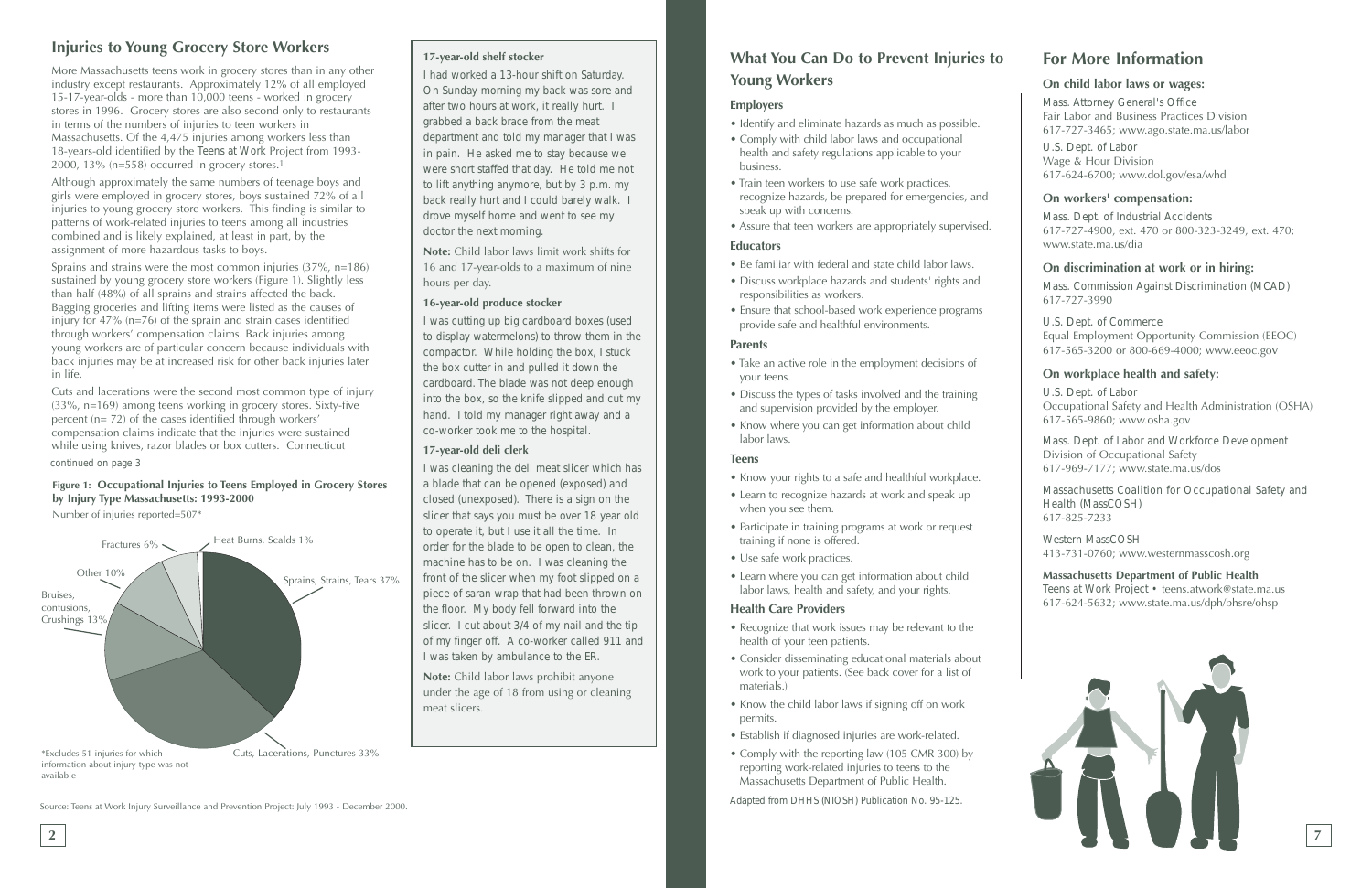# **Massachusetts Task Force Releases Report on Protecting Young Workers**

Ron Vega\*, a 17-year-old Boston resident, was stocking shelves in the storeroom of the toy store where he worked. He was standing on a ladder leaning against the shelves, and his coworker was passing 60-lb boxes up the ladder to him. Suddenly, the whole shelf unit fell backwards, pulling Ron down with it. By the next morning he couldn't move his are and decided to go to the hospital. The doctor at the emergency room told him he had sprained his back and rotator cuff. The injury caused him to miss 11 days of work and cut down on activities for more than two months. At only 17 years of age, he expects pain for the rest of his life a result of this injury.

Concerned with the high number of teen work-related injuries in the state, community groups, employers, educators, and parent organizations joined forces to establi a state-wide task force focused on protecting teen workers Massachusetts. In January 2003 the Task Force released a report containing a comprehensive list of recommendations developed by the Task Force for key decision-makers that, if enacted, could prevent thousands of teens from becoming injured or ill from unsafe working conditions.

"Previous efforts in Massachusetts to protect teens in the workplace have been fragmented," said Marcy Goldstein-Gelb, executive director of the Massachusetts Coalition for Occupational Safety and Health (MassCOSH), a non-profit workplace health and safety advocacy group, "We need a comprehensive plan that will encompass parent, teen and employer education, enforcement of regulations, and changes in the environments in which teens work," said Goldstein-

researchers found similar problems with case cutters several years ago. The good news is that when they conducted a follow-up intervention study, they found that a combination of new safety cutters and training reduced cutting injury ra among young grocery store workers.2

To learn more about issues facing teens in the workplace and

*Teens at Work* Project staff have conducted phone interview with 82 young grocery store workers injured on-the-job. While the information from these interviews is not necessary representative of all young grocery store workers who have been injured, it nevertheless provides some important insights. Of these interviewed teens:

# **New Workers in New England:** *Cocupational Safety Training for Teachers continued from page 2* **Health and Safety Ideas from Around the Region**

Gelb. Hopefully, through the efforts of the task force, fewer injuries like Ron's will occur, thus ensuring positive and healthful work experiences for Massachusetts' teenagers. Chris Miara, EDC 55 Chapel St. Newton, MA 02458 phone: 617-618-2238 email: cmiara@edc.org

information on upcoming trainings, or more information about the National Young Worker Safety Resource Center, contact

| al                      | on-the-job training on how to work safely and<br>avoid injury;                                                                                                                                                                                                                                                                                                                                                                                                                                                                                                                                                                         |
|-------------------------|----------------------------------------------------------------------------------------------------------------------------------------------------------------------------------------------------------------------------------------------------------------------------------------------------------------------------------------------------------------------------------------------------------------------------------------------------------------------------------------------------------------------------------------------------------------------------------------------------------------------------------------|
| n<br>ites               | • Fourteen percent did not have work permits or educational<br>certificates;                                                                                                                                                                                                                                                                                                                                                                                                                                                                                                                                                           |
| <b>WS</b>               | • Teens reported having to limit or not participate in their<br>usual activities an average of 27 days as a result of their<br>injuries; and<br>• Seventy-two percent believed their injuries                                                                                                                                                                                                                                                                                                                                                                                                                                          |
| arily                   | were preventable.                                                                                                                                                                                                                                                                                                                                                                                                                                                                                                                                                                                                                      |
| e                       | <sup>1</sup> Percent based on 4,234 injuries for which industry was known.<br><sup>2</sup> Banco I, Lapidus G, Monoploi J, Zavoski R. Safe teen work project:<br>A study to reduce cutting injuries among young and inexperienced<br>workers. Am J Ind Med 1997 May; 31 (5):619-622                                                                                                                                                                                                                                                                                                                                                    |
|                         | about the Massachusetts Young Worker Initiative Task Force,<br>contact Marcy Goldstein-Gelb at MassCOSH,<br>617-825-7233 x15.                                                                                                                                                                                                                                                                                                                                                                                                                                                                                                          |
|                         | *Name has been changed to protect confidentiality of a minor.                                                                                                                                                                                                                                                                                                                                                                                                                                                                                                                                                                          |
| nd<br>I.                | <b>National Young Worker Safety Resource</b><br><b>Center</b>                                                                                                                                                                                                                                                                                                                                                                                                                                                                                                                                                                          |
| rm<br>$\langle$ ,<br>as | Massachusetts teachers and job placement professionals can<br>take advantage of the services of the National Young Worker<br>Safety Resource Center. This center-with offices at the<br>Education Development Center, Inc in Newton, MA and the<br>Labor Occupational Health Program in Berkeley,<br>California-is funded by OSHA to use a train-the-trainer<br>model to promote the safety of young workers. The Center<br>primarily serves California and the Northeast states.                                                                                                                                                      |
| ish<br>in<br>f          | Young Worker Safety Resource Center staff train a master<br>trainer in each state to use the Safe Work/Safe Workers<br>curriculum, a three-hour workshop for high school students<br>originally developed by EDC and the OHSP. The master<br>trainer then uses the curriculum to train teachers, job<br>placement professionals, employers, and anyone else<br>interested in giving teens the skills they need to be safe at<br>work. The Center provides copies of the curriculum to those<br>who participate in the training, and offers a small stipend to<br>teachers and others who actually deliver the workshop to<br>students. |
|                         | The training is free, hands-on, informative, and fun. For                                                                                                                                                                                                                                                                                                                                                                                                                                                                                                                                                                              |

#### **What Injured Teens Have to Say**

• Forty-five percent reported they had received no

This column highlights efforts of various organizations and agencies within New England to promote health and safety for working youth. This year's focus is on the Maine Departments of Labor and Education.

#### **Using Focus Groups to Create Effective Educational Strategies**

**\* Teen Focus Groups:** The Maine Department of Education has used focus groups to explore what teenagers know about workplace safety, where they came across this information, and how likely they are to speak up about workplace hazards. Some of the results include: teens knew little about the child labor laws and viewed them more as restrictions than rights; the level of supervision varied greatly; and the primary safety concern was late night security. The information gleaned from these groups has informed Maine's development of educational materials for teens and employers.

**\* Employer Focus Groups:** The Maine Department of Labor has held focus groups for representatives of companies that employ young people to learn about the types of jobs where young people are employed, whether young people are given safety training on the job, and what the department can do to help employers prevent injuries to young workers. Some of the results include: employers do not have in-depth knowledge of the child labor laws; they provide teen workers the same training as adults; they need activitybased training and welcome resources and collaboration.

#### **Training and Educational Materials for Employers**

The Maine Department of Labor has used funds from a child labor violation settlement to produce SAFETEEN, a kit that helps employers teach their teen employees about workplace safety. Each SAFETEEN kit includes a book of safety training exercises that employers can use to teach teens about workplace safety, a booklet about workplace safety and child labor laws for employers, multiple copies of a booklet about workplace safety for teens, wallet cards, posters, and information about obtaining Starting Safely, Maine's young worker safety curriculum. The kit is sent to employers under a cover letter signed by Maine's governor and is distributed through Maine's Career Center network. Maine is currently evaluating this effort.

#### **Occupational Safety Training for Teachers**

- \* The Department of Labor and the Jobs for Maine Graduates program provide workshops for teachers and job placement professionals, training them to use the Starting Safely curriculum.
- \* The Department of Labor, in collaboration with the University of Southern Maine, provides a week-long Summer Safety Institute for Educators on OSHA regulations and occupational safety issues.
- \* The Department of Education has a vocational education consultant responsible for safety education in vocational education programs.

#### **Public Service Announcements (PSAs)**

- \* The Maine Department of Labor has produced PSAs that have been shown in movie theatres (at a special nonprofit rate). Other theatre chains around the country have agreed to show young worker safety PSAs without charge.
- \* Maine also has produced two 30-second PSAs for television on teen worker safety that have been aired across the state.

For more information or to receive a copy of SAFETEEN, contact Chris Miara, National Young Worker Safety Resource Center, EDC at cmiara@edc.org or 617-618-2238 or Lynne Lamstein, Maine Department of Labor, at Lynne.C.Lamstein@state.me.us or 207-624-6465



*Teens at Work: Injury Surveillance and Prevention Project* **is a project of the Occupational Health Surveillance Program of the Massachusetts Department of Public Health.** *Teens at Work* **is funded by a grant from the National Institute for Occupational Safety and Health (NIOSH) of the Centers for Disease Control and Prevention (CDC).**